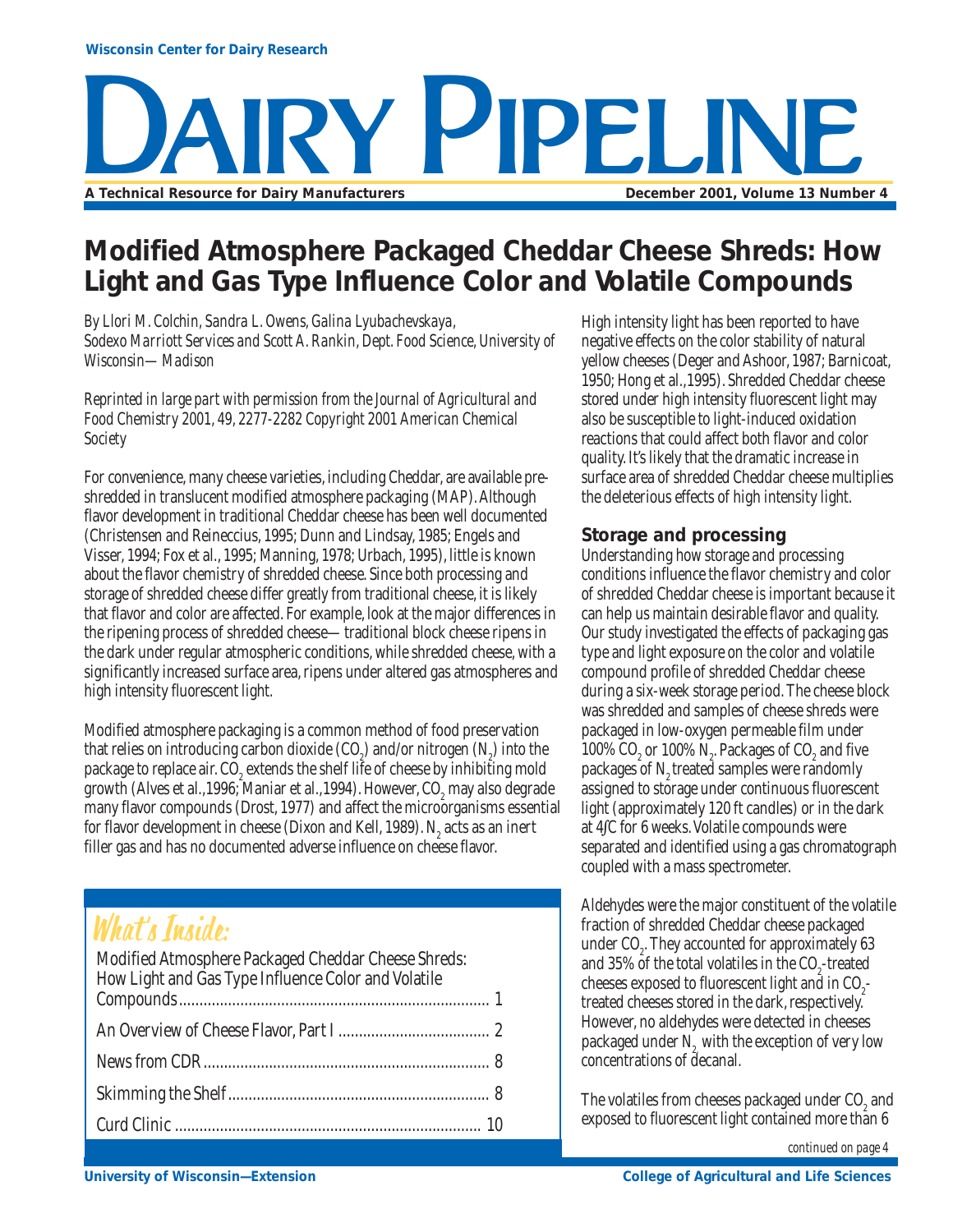We may be able to " clone sheep, but we still can't grow taste buds in the lab."



According to Eric Haseltine, 25 percent of us have tongues tightly packed with taste buds, which qualifies us as supertasters. Another 25 percent have fewer taste buds and the rest lie somewhere in between. In the February 2000 issue of Discover magazine, he suggests that a simple experiment can satisfy your curiosity about your own tasting ability. You'll need a flashlight, a magnifying glass, cotton swabs, and blue food coloring. Sprinkle a few drops of food coloring on your tongue, swab them around and, using the flashlight and the magnifying glass, you are ready to assess your own fungiform papillae. These structures, the home base of your taste buds, look a bit like pale mushrooms with a blue background.

**2**

### **An Overview of Cheese Flavor** *Beginning with the first nibble and ending with the big prize*

### **Part I: The biology behind taste and smell**

There are many aspects of humans that distinguish us from the rest of the animal kingdom and some are more obvious than others. Our senses of taste and smell are one example. Unlike field mice, canines, or raccoons, our meals (and our lives) don't depend on our ability to use our sense of smell to find food. We aren't like the social insects either; the ants, termites, and wasps, which use chemical signals to communicate clues about food sources, predators and mates. Instead, we rely heavily on sight and sound, saving the chemical senses of taste and smell to enhance our lives by enlivening our meals and perhaps warning us of bitter poisons or spoiled food.

All it takes is a cold virus to convince anyone that the senses of taste and smell work together. When you can't smell, you simply cannot taste as well either. Although they work together, these senses are very different. The sense of taste, or the gustatory system, processes specific flavors, while, in humans, the olfactory system, or sense of smell, is less specialized. That doesn't mean less complicated, though. Scientists estimate that the average human can detect approximately 10,000 odors. And consider this, while we are skilled at detecting odors, we aren't very good at identifying and describing them. Our expectations influence what we smell and our much-ballyhooed verbal abilities falter when we try to describe odors.

### **Advances in genetics**

We may be able to clone sheep these days, but we still can't grow taste buds in the lab. This has slowed progress in the world of gustatory science. However, the same advances in genetics that are revealing all kinds of surprises in most scientific fields are also advancing the cause of taste bud research. DNA sequencing has allowed researchers to find genes for receptors that are only active in taste cells. Ironically, the first taste receptor identified was for a taste previously unacknowledged by Western scientists—umami. Named almost a century ago by Kikunae Ikeda, umami, roughly translated, means savory in Japanese. It is a distinct, meaty flavor, triggered by monosodium glutamate, that doesn't taste so great by itself but can enhance many other flavors.

Since the discovery of umami receptors, researchers have been busy puzzling over the pathways of both bitter and sweet tastes. Remember that map of the tongue you learned about in biology class? Well, you might want to update that notion. It turns out that all areas of the tongue respond to all tastes. It's just that some do it better than others. In fact, a single taste bud contains between 50 and 100 taste cells that are a mix of all taste types. When you look further down the sensory road, each taste cell connects to a sensory neuron that can be part of a network linking several cells in several taste buds. However, each single neuron responds best to a single taste.

Along with bitter, sweet, sour, salty, and now umami, some scientists suggest that humans may also have a sense of taste for fat. Richard D. Mattes of Purdue University studied adult volunteers and found that eating fat could trigger a change in the way the body absorbs fats. This change seemed to follow an oral stimulus rather than a smell stimulus.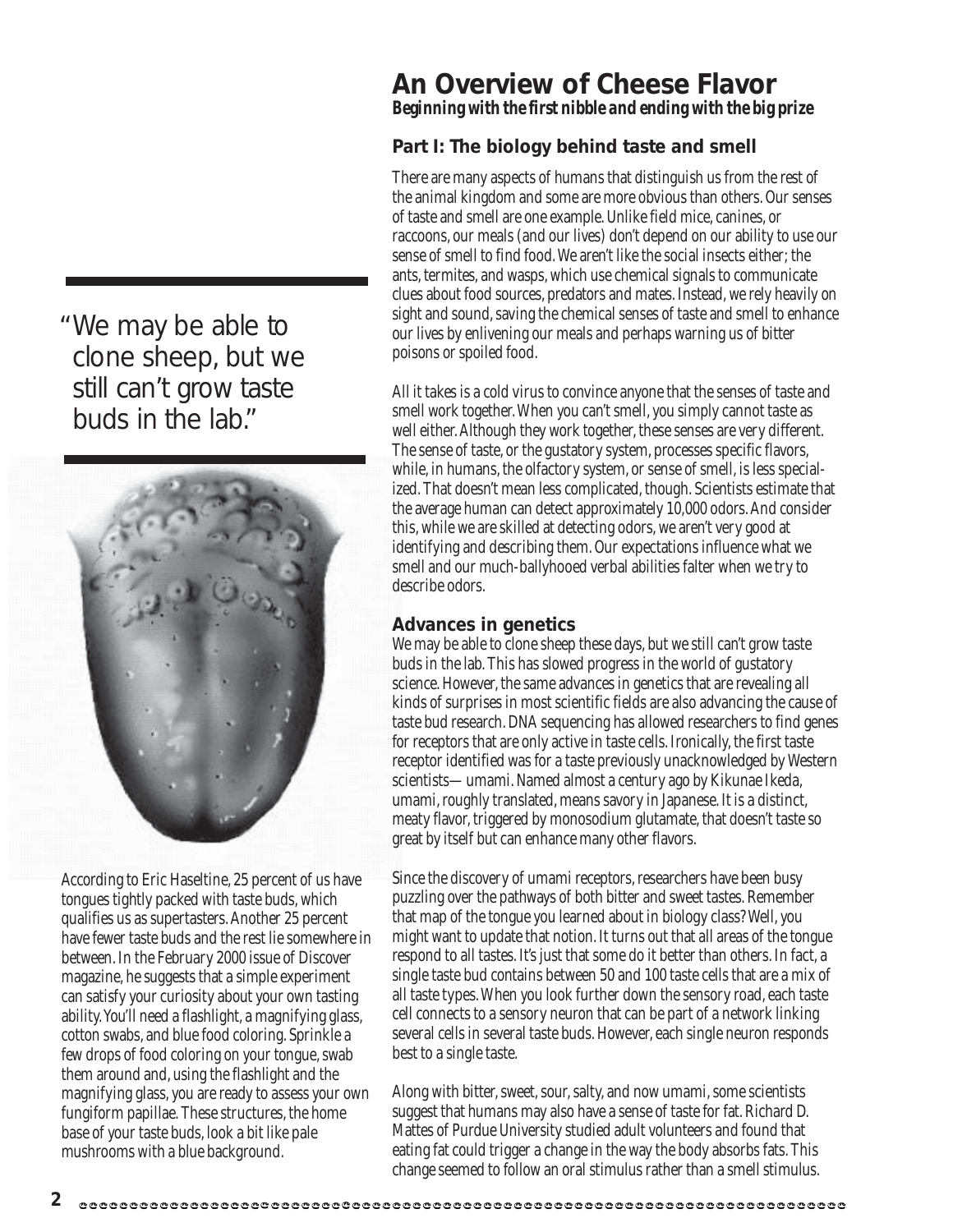Does this mean we have taste receptors for fat? It's possible, however most scientists are waiting for more data, as well as clearer link between DNA, receptors, and metabolism before they add fat to our list of tastes.

### **Olfactory connections to memory**

Digging into a hot fudge sundae may trigger some pleasant associations, but not the same way that smelling warm chocolate can. The olfactory system, which is much more sensitive than taste, also has neural connections to both memory and emotion systems in our brains. That is why smells can trigger vivid, often autobiographical, memories from the past—long forgotten scenes that can flood your consciousness with a surge of emotion.

In primitive organisms, and our ancestors, the olfactory system evolved to deliver information about the world that could enhance safety and improve communication. Thus it is no surprise that the sense of smell is connected to areas of the brain that can process information and trigger a fast, reflexive response. Of course, humans went on to complicate their development by learning to think and analyze, which does influence our response to smell and by doing so, influence our perception of flavors.

Julie Mennella, of the Monell Chemical Senses Center in Philadelphia, lists some differences between our senses of taste and smell. In a 1998 issue of Food Technology, she notes that "Unlike gustatory receptors, the olfactory neurons are actual receptor cells, uniquely exposed to the external environment."

### **Converting external chemistry to internal chemistry**

These olfactory neurons are located in the roof of each nostril of your nose, covering an area about  $2.5 \text{ cm}^2$ each, or about a square inch. Just to give you a little perspective, the same neurons cover an area of 12.5 cm<sup>2</sup> in each nostril of the cat. Even so, our small area hosts around 5 million neurons. To stimulate the olfactory system, a volatile odor reaches the receptors through the nose or the back of the throat. Right now, we know a lot about the anatomy and neural wiring of the olfactory system. But what we are just beginning to learn is how the wiring converts external

*continued on page 7*

...olfactory neurons " are actual receptor cells, uniquely exposed to the external environment."

............................

These olfactory neurons "are located in the roof of each nostril of your nose."

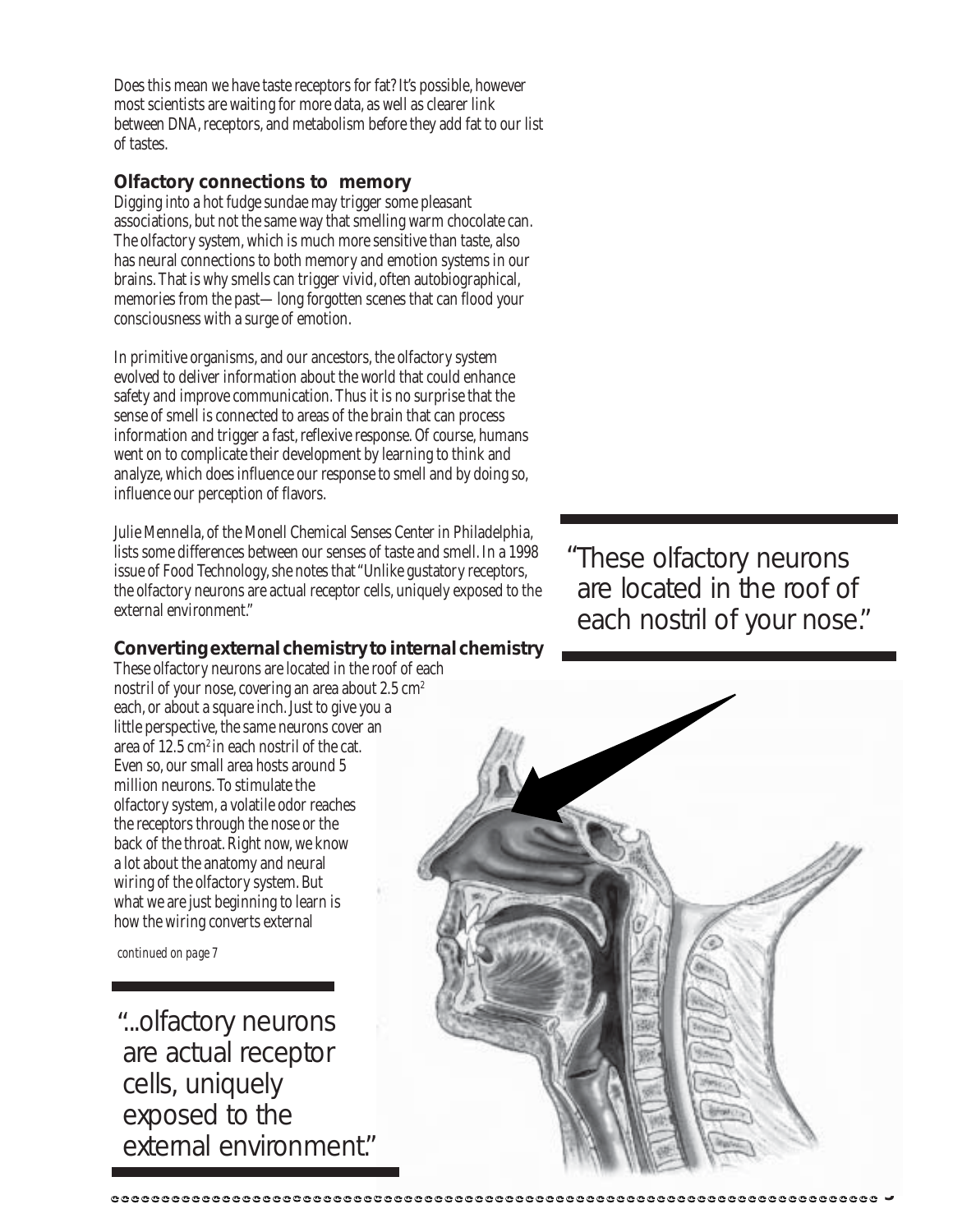#### *Continued from page 1*

times the aldehyde concentration than cheeses packaged under  $\mathrm{CO}_2$  and stored in the dark. Two different pathways form the aldehydes: the oxidation of unsaturated fatty acids and amino acid degradation. Earlier research suggested that branched-chain aldehydes originate from amino acid degradation (Adda, 1986), and straight-chain aldehydes are formed through the oxidation of unsaturated fatty acids (Engels et al., 1997). The lack of aldehydes in the  $N_{2}$ -treated cheeses may indicate that neither of these pathways is favored in a nitrogen atmosphere.

Branched-chain aldehydes may originate from branched-chain fatty acids. Therefore, it is possible that the majority of aldehydes we detected were the result of lipid oxidation. In addition, our detection of considerably higher concentrations of the aldehydes in cheeses exposed to light relative to cheeses kept in the dark implies that light-induced lipid oxidation was behind the formation of aldehydes.

### **Ketones, N<sub>2</sub> vs CO<sub>2</sub>**

Ketones were the major component of shredded Cheddar cheese packaged under  $N_{2}$ . Ketones represented 78% of the total volatiles identified in N<sub>2</sub>-packaged cheese exposed to fluorescent light and 77% of the total volatiles identified in  $N_{2}$ packaged cheese stored in the dark. However, in cheeses stored under CO<sub>2</sub> very low concentrations of ketones were detected.

In traditional Cheddar cheese, which is not a mold-ripened cheese, lipolysis is minimal, and lipolytic products including methyl ketones are present at very low concentrations. In 1989, Horwood suggested that significant concentrations of the ketones 2-heptanone and 2-pentanone in non-mold-ripened cheeses indicate mold contamination. Thus, the high concentrations of methyl ketones present in the cheeses packaged under  $N_2$  were most likely due to mold growth. Additionally, 8-nonen-2-one is a significant component in the flavor of blue and moldripened cheese. This compound was identified only in the cheeses packaged under  $\mathrm{N}_{_2}$ , more evidence suggesting the presence of mold growth in these cheeses.

 $\text{CO}_2$  is a powerful antimycotic agent, whereas  $N<sub>2</sub>$  acts as an inert filler gas. Thus, it was expected that compounds indicating mold contamina-

tion would be present in the  $N_{2}$ -treated samples, and not in the  $CO_{2}$ treated cheeses. None of the samples tested had any visual indications of mold growth.

### **Alcohols and esters**

The reducing conditions of Cheddar cheese favor the reduction of aldehydes and methyl ketones to their corresponding alcohols (Engels et al., 1997; Fox et al.,1993). Alcohols represented the second largest class of volatile compounds in samples following both  $N<sub>2</sub>$  treatments as well as in those packaged under CO $_{\tiny 2}$  and exposed to fluorescent light. In cheeses packaged under  $\mathrm{CO}_2$  and stored in the dark, alcohols were present to a lesser extent, representing only 8% of the total volatiles. Significantly higher concentrations of alcohols were detected in  $N_{2}$ -treated cheeses than in  $\text{CO}_2$ -treated cheeses.

Alcohols present in the highest concentrations included 3-methyl-1 butanol, 2-pentanol, 2-heptanol, and 1-octen-3-ol. 3-Methyl-1-butanol is formed by the reduction of its corresponding aldehyde, which is produced from leucine. 1-Octen-3-ol is a product of the oxidation of linoleic and linolenic acid (Adda, 1986) and is a significant contributor to the flavor of cheese (Urbach, 1997). The characteristic aroma of 1-octen-3-ol is described as mushroom-like (Adda, 1986).

Verylow concentrations of esters were detected in cheeses analyzed in this study. However, even at very low concentrations, esters are major contributors to the flavor of Cheddar cheese (Arora et al., 1995). Due to their high volatility at ambient temperatures, esters make significant contributions to the total aroma. Cheeses packaged under  $N_2$  contained significantly higher concentrations of esters than did cheeses packaged under  $CO_{2}$ , which may be due to the inhibitory effect of  $CO_{2}$  on formation of some flavor compounds.

CO<sub>2</sub> in addition to inhibiting the spoilage microflora, also decreases the concentration of many flavor compounds (Drost, 1977). Studies have shown that  $CO<sub>2</sub>$  has a negative influence on the fermentation bacteria

essential for flavor development in cheeses (Dixon and Kell, 1989). Although the mechanism of CO<sub>2</sub> is not well understood, researchers have suggested that  $\mathrm{CO}_2$  exerts its effects when the gaseous  $\mathrm{CO}_2$  dissolves into the liquid phase of the food tissue, and is absorbed as carbonic acid (Daniels et al.,1985; Sears and Eisenberg, 1961).

### **Volatile free fatty acids**

Relatively low concentrations of volatile free fatty acids (FFA) were measured in the shredded cheeses in this study. The concentration of FFA in the cheeses packaged under N<sub>2</sub> was much less than that of the  $CO_2$ -packaged cheese. However, the concentrations of FFA were similar within each atmosphere, indicating that lipolysis was not affected by light. Low concentrations of FFA in cheese may be an indicator of insufficient maturation. In traditional Cheddar cheese, a gradual increase in FFA (C2 to C12) occurs throughout 60 days of ripening (Fox et al., 1993).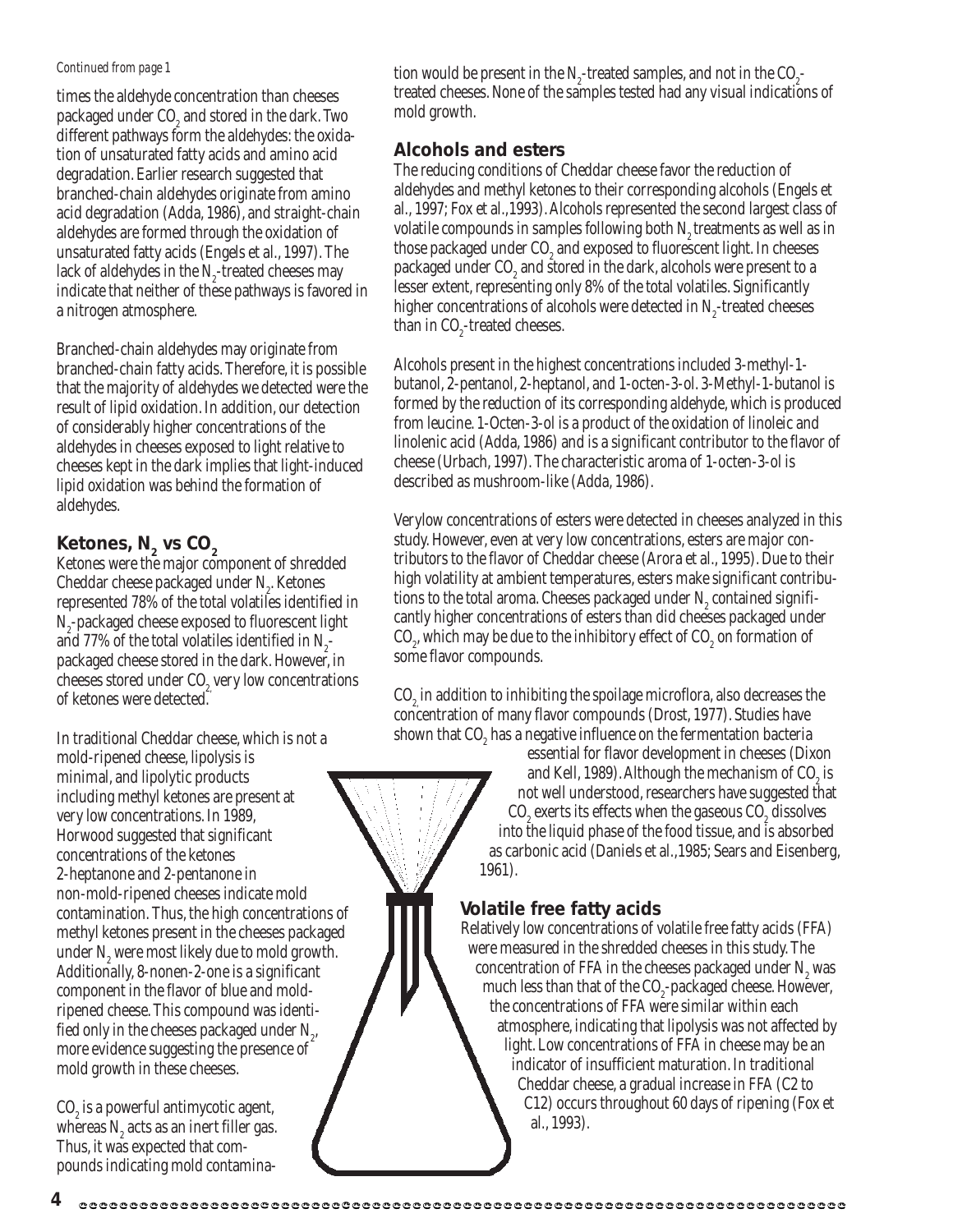FFA contribute to the background flavor of Cheddar cheese (Urbach, 1997), and also act as precursors to flavor-influencing compounds like esters, methyl ketones, and alcohols. FFA can be derived from both microbial and endogenous lipase activities. The comparatively lower concentration of FFA detected in the  $N<sub>2</sub>$  packaged cheeses may be explained by a higher esterification rate as evidenced by the concomitantly higher concentration of ethyl esters.

Acetic acid was the most abundant volatile fatty acid detected. Acetic acid can be derived from the metabolism of carbohydrates and amino acids. The increased concentration of acetic acid in CO<sub>2</sub> treated cheese exposed to light suggests that these conditions may favor the growth of hetero-fermentative bacteria in shredded Cheddar cheese. The concentration of acetic acid was shown to increase during aging in traditional Cheddar cheese (Dimos et al., 1996).

In the present study, the concentration of cyclic compounds was similar following all the cheese treatments with the exception of cheeses packaged under  $\mathrm{CO}_2$  and exposed to fluorescent light. These cheeses contained twice the total concentration of cyclic compounds than the other cheeses, due to the presence of two additional compounds, 2-ethylfuran, and D-limonene. The presence of 2-ethylfuran in CO<sub>2</sub>-treated cheeses exposed to light may be attributed to degradation of thiamin present in Cheddar cheese. Limonene, which was present in the cheeses exposed to CO<sub>2</sub> and light, probably originated from degradation of bixin, the major pigment used to color most colored Cheddar cheeses.  $CO<sub>2</sub>$  in combination with light led to breakdown of bixin as evidenced by loss of color in the cheeses exposed to  $CO<sub>a</sub>$  and light. Bixin consists of isoprene units that may degrade to form limonene. Limonene was previously detected in Cheddar cheese and was associated with a characteristic citrus aroma (Engels et al, 1997). Benzaldehyde and 1-methylethylbenzene were the only cyclic compounds detected in all treatment groups. Benzaldehyde is derived from the degradation of phenylalanine (Groot and de Bont, 1998). The presence of the highest concentration of benzaldehyde in the CO<sub>2</sub>- and light-treated samples suggests that this reaction is favorable in these conditions.

#### **Color changes**

Only the shredded cheeses packaged under  $CO<sub>2</sub>$  and exposed to fluorescent light experienced obvious color alterations, shifting from the traditional orange of colored Cheddar cheese to a definite white hue. No significant differences in color were observed among the other treatment groups.

High intensity light is known to be detrimental to the color stability of natural yellow cheeses (Deger and Ashoor, 1987; Hong et al., 1995). Barnicoat (1950) suggested that discoloration observed in yellow cheeses is related to lipid oxidation. Hong et al. (1995) observed a positive correlation between the rate of discoloration of Cheddar cheese and oxygen transmission rates of packaging films.

Another explanation for the color may be related to annatto, the pigment commonly used in Cheddar and other yellow cheeses. Annatto extracts are obtained from the seeds of *Bixa orellana*, which contains the carotenoid bixin. This is the main compound responsible for the coloring properties of annatto and it contains numerous conjugated double bonds. Conjugated double bonds are the target of free radical molecules, leading to oxidation reactions in lipids and probably in the carotenoid, bixin. We propose that the color loss is due to bixin oxidation from  $CO_{2}$ -derived free radical species generated under light exposure.

### **Summary**

The generation and maintenance of Cheddar cheese flavor requires the subtle combination of several key elements. Although a great convenience to consumers, the packaging and storage of cheese using MAP technologies represent a distinct departure from traditional cheese ripening conditions.

Even though visible signs of mold growth were not detected in the samples analyzed in the present study, alterations in volatile profiles, namely high concentrations of methyl ketones, indicated that shredded Cheddar cheese packaged under  $N_2$  was highly susceptible to molding. Packaging of shredded Cheddar cheese in a 100% CO<sub>2</sub> atmosphere had negative effects. The generation of important volatile compounds essential for development of Cheddar cheese flavor was suppressed by CO<sub>2</sub> exposure. In addition, high concentrations of lipid oxidation products and bixin discoloration occurred in shredded Cheddar cheese packaged under 100% CO<sub>2</sub> and stored under fluorescent light.

Actual industry practices may include a variety of  $CO<sub>2</sub>$ and  $N_z$  gas blends. Based on the results of this initial study of volatile profiles, further work is under way to characterize the effects of gas types and blends on several indices of Cheddar ripening. In addition, we are looking at lactose utilization, starter and nonstarter microflora, lactate generation, proteolysis and lipolysis. A better understanding of the influence that gas types and concentration have on Cheddar storage will enable us to produce high quality shred products.

#### *ACKNOWLEDGMENTS*

*The authors express their appreciation to the Maryland Agricultural Experiment Station, University of Maryland for financial support and to Tillamook County Creamery Association for donation of cheese samples.*

#### **References**

Adda, J. Flavor of dairy products. In *Developments in Food Flavours*; Birch, G. G., Lindley, M. G., Eds.; Elsevier Applied Science Publishers: London, 1986; pp 151–172.

*continued on page 6*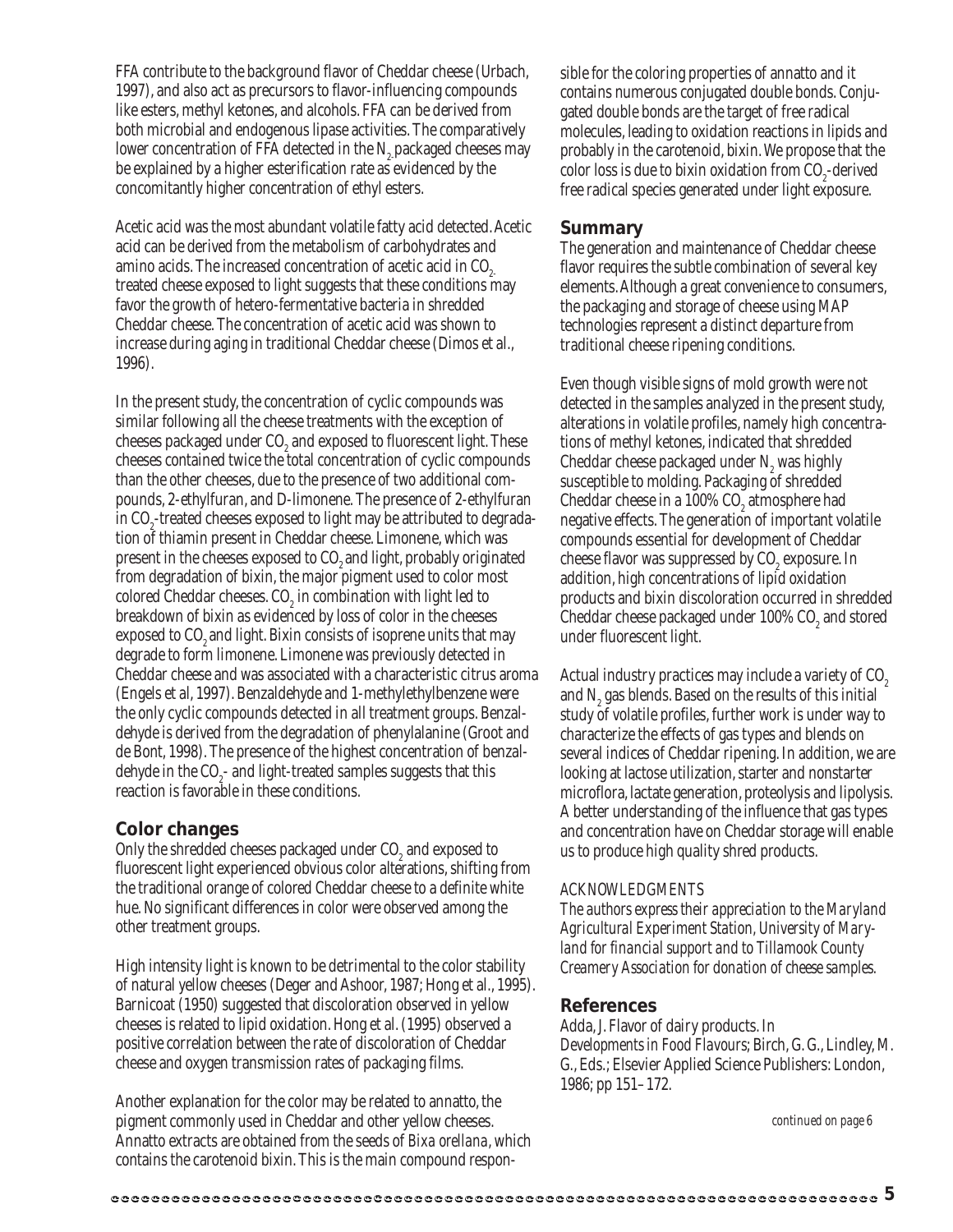#### *continued from page 5*

Alves, R. M. V.; Sarantopoulos, C. I. G. de L.; Dender, A. G. F. van; Faria, J. de A. F. Stability of sliced mozzarella cheese in modified atmosphere packaging. J. Food Protec. 1996, 59, 838–844.

Arora, G.; Cormier, F.; Lee, B. Analysis of odor-active volatiles in Cheddar cheese headspace by multidimensional GC/MS/sniffing. J. Agric. Food Chem. 1995, 43, 748–752.

Barnicoat, C. R. Cheese discoloration: oxidation of bixin in annatto-coloured cheeses promoted by sulphydryl compounds. J. Dairy Res. 1950, 8, 209–213.

Christensen, K. R.; Reineccius, G. A. Aroma extract dilution analysis of aged Cheddar cheese.J. Food Sci. 1995, 60, 218–220.

Daniels, J. A.; Krishnamurthi, R.; Rizvi, S. S. H. A review of effects of carbon dioxide on microbial growth and food quality. J. Food Protect. 1985, 48, 532–537.

Deger, D.; Ashoor, S. H. Light-induced changes in taste, appearance, odor, and riboflavin content of cheese. J. Dairy Sci. 1987, 70, 1371–1376.

Dimos, A.; Urbach, G. E.; Miller, A. J. Changes in flavor and volatiles of full-fat and reduced-fat Cheddar cheese during maturation. Int. Dairy J. 1996, 6, 981–995.

Dixon, N. M.; Kell, D. B. The inhibition by  $CO<sub>2</sub>$  of the growth and metabolism of microorganisms. J. Appl. Bacteriol. 1989, 67, 109–136.

Drost, B. W. Fermentation and storage. Proceedings of the 16th Congress of the European Brewing Convention: Amsterdam, Elsevier, 1977; pp 519–522.

Dunn, H. C.; Lindsay, R. C. Comparison of methods for the analysis of higher boiling flavor compounds in Cheddar cheese. J. Dairy Sci. 1985, 68, 2853–2858.

Engels, W. J. M.; Dekker, R.; de Jong, C.; Neeter, R.; Visser, S. A comparative study of volatile compounds in the water-soluble fraction of various cheese types of ripened cheese. Int. Dairy J. 1997, 7, 255–263.

Engels, W.; Visser, S. Isolation and comparative characterization of components that contribute to the flavor of different types of cheese. Neth. Milk Dairy J. 1994, 48, 127–140.

Fox, P. F.; Law, J.; McSweeney, P. L. H.; Wallace, J. Biochemistry of cheese ripening. InCheese: Chemistry, Physics, and Microbiology, Fox Q. F., Ed.; Chapman and Hall: London, 1993; Vol. 1, pp 389–438.

Fox, P. F.; Singh, T. K.; McSweeney, P. L. H. Biogenesis of flavour compounds in cheese Adv. Exp. Med. Biol. 1995, 367, 59–98.

Groot, M. N. N.; de Bont, J. A. M. Conversion of phenylalanine to benzaldehyde initiated by an aminotransferase in Lactobacillus plantarum. Appl. Environ. Microbiol. 1998, 64, 3009–3013.

Hong, C. M.; Wendorff, W. L.; Bradley, R. L. Effects of packaging and lighting on pink discoloration and lipid oxidation of annatto-colored cheeses. J. Dairy Sci. 1995, 78, 1896–1902.

Maniar, A. B.; Marcy, J. E.; Bishop, J. R.; Duncan, S. E. Modified atmosphere packaging to maintain direct-set cottage cheese quality. J. Food Sci. 1994, 59, 1305–1308, 1327.

Manning, D. J. Cheddar cheese flavor studies. I. Production of volatiles and development of flavor during ripening. J. Dairy Res. 1978, 45, 479–490.

Sears, D. F.; Eisenberg, R. M. A model representing a physiological role of CO<sub>2</sub> at the cell membrane. J. Gen. Physiol. 1961, 44, 869–886.

Urbach, G. Relations between cheese flavour and chemical composition. Int. Dairy J. 1993, 3, 389–422.

Urbach, G. The flavour of milk and dairy products: II. Cheese: contribution of volatile compounds. Int. J. Dairy Tech. 1997, 50, 79–8

### **International Cheese Technolog**

**April 23-25, 2002 at the Alliant Energy Center in Madison, W**

### **Technical Session presented by the Wisconsin Center for D April 24th 8:30 am to noon**

Fractionating the components of whey to maximize value Future of handling whey for small plants Impact of milk standardization on whey composition (speaker 1) Impact of milk standardization on whey composition (speaker 2)

Nutrition is the Future: Nutritional improvement through utilization of whey compone Markets and value of whey components, domestic … international Q & A for all speakers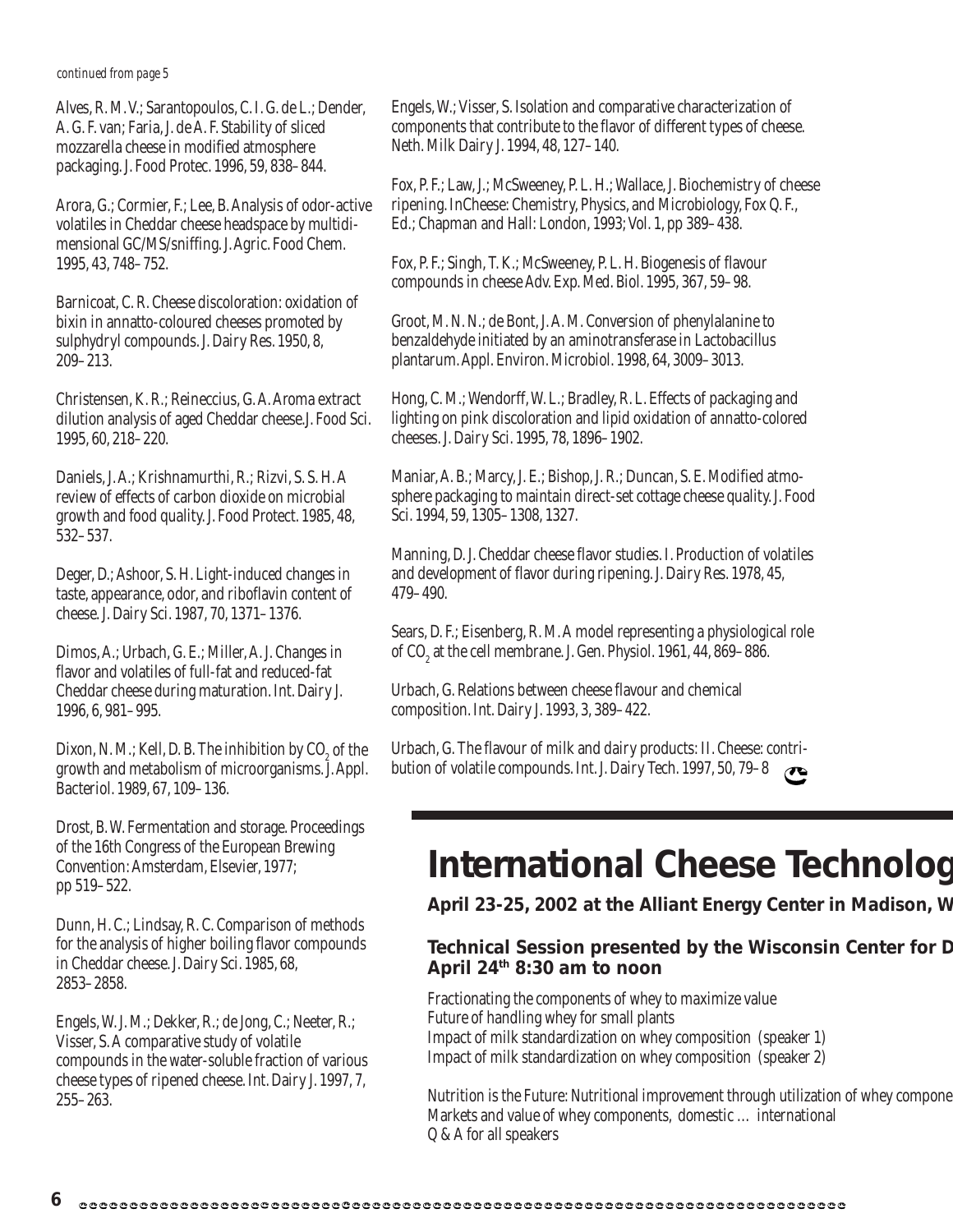chemistry, the odor, to our own personal internal chemistry, the smell we perceive.

Back in 1991, Linda Buck and Richard Axel discovered seven proteins that looked like they could be the long sought odor receptors that many scientists had been searching for. These receptor proteins detect the external chemistry—the odor molecules. They also identified genes carrying the code for these proteins. Since then, hundreds of receptors have been identified, along with even more genes. Still, these numbers couldn't account for our ability (though paltry compared to other species) to detect over 10,000 odors. By 1999, scientists figured out that a single receptor is stimulated by many odors, a single odor is recognized by many receptors, and that combinations of the receptors interact. This is like any alphabet that combines to form words and language or like musical notes that produce a melody, a song or a symphony. Now we can begin to see how 1,000 receptors operate together, explaining how a blast of a particular odor can smell rotten but a trace whiff of the same odor has a floral scent. It happens because fewer receptors are activated, a different "word" has been spoken. When the concentration is raised, the olfactory code changes again.

Our understanding of both taste and smell has lagged behind knowledge of how we see, hear, and touch. But that is changing rapidly and the pace isn't likely to slow anytime soon.  $\circ$ 

#### **References and Resources**

Haseltine, Eric, Discover Feb 2000, vol 21, no 2, page 92. Map Your Tongue

Monnella, Julie - A. Food Technology v 52 no 8 Aug 1998, Visions of the future in basic chemosensation research

http://www.monell.org/

http://www.leffingwell.com/

### **gy Exposition 2002**

**Wisconsin**

**Dairy Research**

### *continued from page 3* **Describing Cheddar cheese flavor**

If you have read this review of the biology of taste and smell then you know that anything associated with flavor can be rather complex. A recent article in the Journal of Food Science describes an effort to standardize the descriptive language for describing Cheddar cheese to "enable more precise profiling of flavor attributes."

As others have noted, it can be difficult to describe specific flavors. Drake, currently at the Dept. of Food Science at North Carolina State, et al started their cheese lexicon project by collecting 200 Cheddar cheeses from representative geographical areas in the US, and an additional 40 samples from Europe, New Zealand and Australia. They drew on the expertise of cheese flavor experts and organized a roundatable discussion group together to develop descriptive terms with definitions. The terms were then further refined by a descriptive analysis panel. The result is a list of 17 descriptive words for Cheddar cheese flavor, followed by definitions and references. For example, when you detect a sulfur note in Cheddar cheese you are noticing the aromatics associated with sulfurous compounds. Would you like to demonstrate this to someone? Have them smell a boiled, mashed egg or H<sub>2</sub>S bubbled through a waterstruck match. Or how about fruity flavor notes in Cheddar cheese? The lexicon defines this note as the aromatics associated with different fruits. As a reference, they suggest fresh pineapple, or for the chemist, ethyl hexanoate at 20 ppm.

Drake and her collaborators propose that this referenced Cheddar lexicon will enhance how we talk about cheese flavor, and cheese flavor research results. In addition, this standardization allows similar training at different sites.

Drake, M.A., McIngvale, S. C., Gerard, P.D., Cadwallader, K. D. and Civille, G. V., Journal of Food Scioence, v66, no 9, 2001. Development of a Descriptive Language for Cheddar Cheese.

nts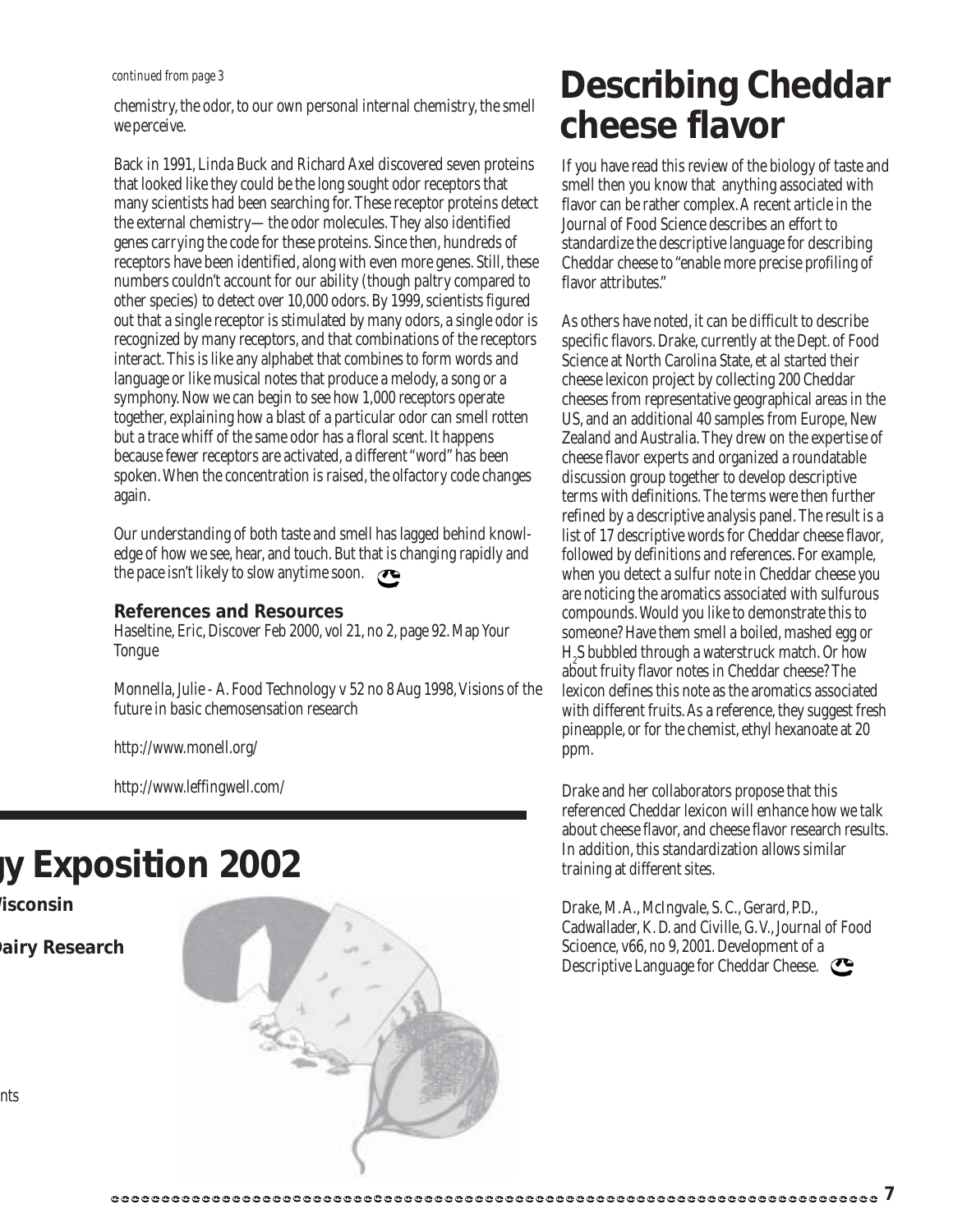

Did you know that the first health inspector was a Greek, and the year was around 500 B.C.? Or that Americans devour 350 slices of pizza per second? Well, neither did I—until I read Levenson's entertaining and information packed "Habeas Codfish." Have you ever wondered if a restaurant is selling food or providing a service? If so, this is the book for you.

Levenson, an avowed lover of butter himself, devotes an entire chapter to "laws and lawsuits that concern the dairy industry." Although he declines to delve into the "intricacies of the milk marketing laws and regulations", Levenson lays out the history of Wisconsin's antimargarine laws and winds up the chapter with a few opinions about the latest target of the dairy industry—soy. By the way, did you know that margarine was first manufactured in 1867, the very same year that the Illinois and Wisconsin Dairymen's Association formed?

### **Habeas Codfish Reflections on Food and the Law**

*By Barry M. Levenson University of Wisconsin Press 2001*

Chapter 5, Java Jurisprudence, not only summarizes the famous McDonald's hot coffee lawsuit, but also provides a historical context of the civil law of food injuries. Other chapters cover the development of food standards of identity, adulteration laws, trademark issues, and in Chapter 13— Cruel and Unusual Condiments—the food served in our prison systems.

Levenson's Habeas Codfish turns an often tedious topic into an amusing distraction and I enjoyed reading it. I think I've also added to my store of trivia and my stock of conversation stoppers. For instance, did you know that the first registered US trademark was for Underwood Deviled Ham in 1868?

Barry Levenson describes himself as a recovering lawyer, he now presides over the Mt. Horeb Mustard Museum in Mt. Horeb, Wisconsin.



The Wisconsin Center for Dairy Research was well represented at recent Whey and Dry Milk Ingredients Forum in Phoenix, Arizona. Endorsed by the American Dairy Products Institute and offered by Dairy Management Inc., the forum was part of the Extraordinary DairyÆ Exploration Series. Rusty Bishop, CDR director, extolled the participants with "Lactose Update: The Sweet Side of Whey" and KJ Burrington and Karen Smith, CDR staff running the Whey Applications program, participated in a panel discussion, "Tales from the Front."

Applying to the Wisconsin Master Cheesemaker® Program? The deadline for new candidates and Masters applying for additional cheeses is May 15, 2002. Contact Jim Path at (608) 262-2253 or check the CDR website (www.cdr.wisc.edu) for details.

And now that we've mentioned Jim Path, let me fill you in on his latest travels. He recently journeyed to Ladenburg, Germany, to work on some flavored, processed cheeses. When in Germany, Jim also visited Käsewerk, a producer of specialty process cheese in Zangerhausen. He swung by Poland to buy an array of Polish cheeses and stopped in Weihenstephan at the Technical University Munich before returning to Wisconsin with an array of souvenir cheese (including some cool looking tubes of cheese).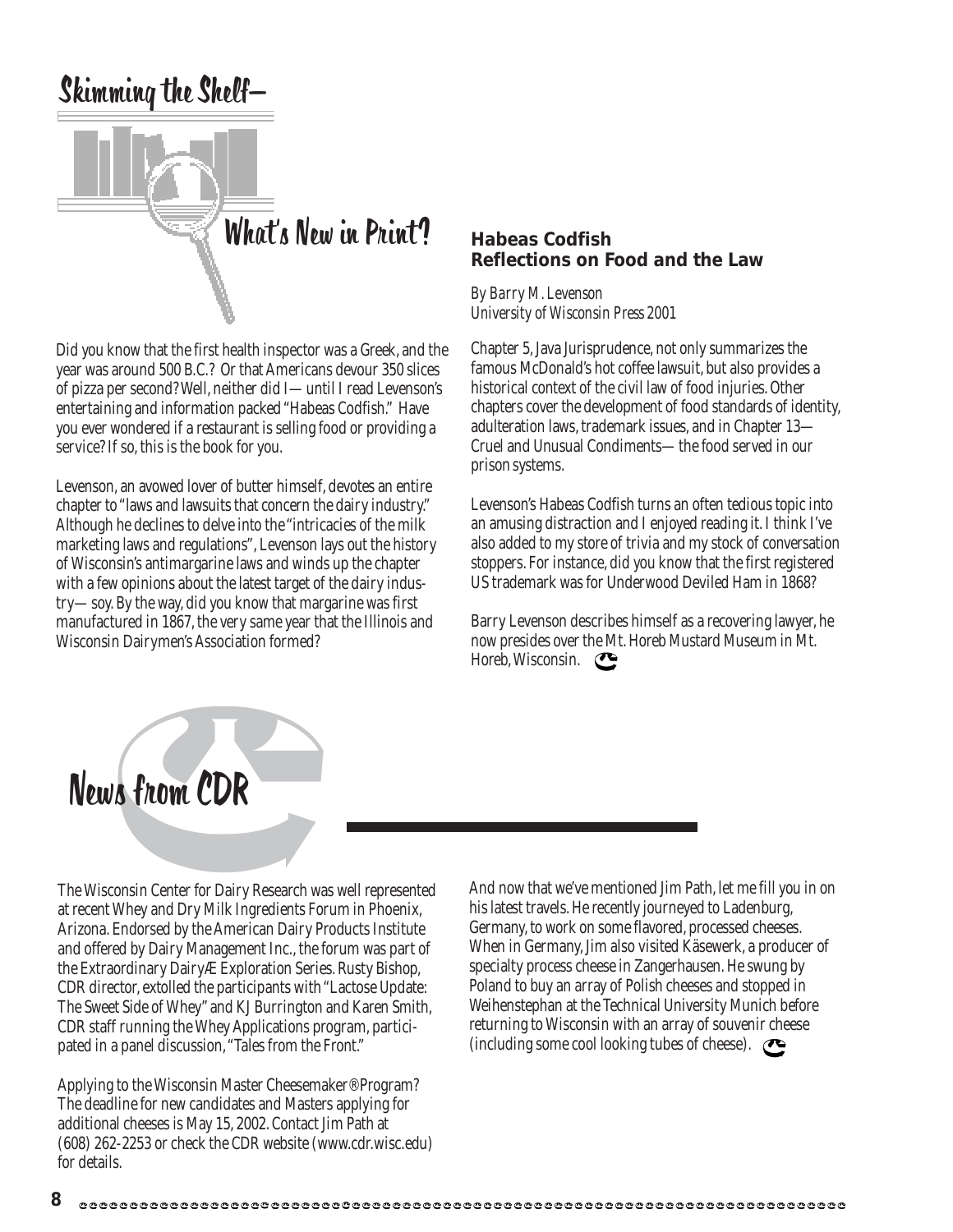### **Annual Quality Milk Conference February 19-20, 2002 Crown Plaza Hotel - Madison East**

### **Sponsors:**

Wisconsin Association of Dairy Plant Field Representatives UW—Madison Departments of Food Science and Dairy Science Wisconsin Center for Dairy Research UW—Extension, Cooperative Extension

### **Tuesday, Feb. 19 Morning**

Biosecurity and Pathogen Control Moderator – Greg Siegenthaler, Grandee Cheese Company

European Dairy Challenges (foot & mouth) Chris Olson, DVM, School of Vet Medicine, UW—Madison

Testing for Johnes Disease Don Sockett, DVM, WI Veterinary Diagnostic Lab, Madison, WI

Animal ID Program Clarence Siroky, DVM, WDATCP, Madison, WI

Emergency Response to Bioterrorism Larry Bauman, DVM, UW-River Falls, River Falls, WI

### **Afternoon**

New Environmental Concerns for the Producers Moderator – Dave Lohr, Foremost Farms USA, Baraboo, WI Panel Discussion Producer – Joe Bragger, PDPW, Independence, WI DNR - Tom Bauman, Dept. of Natural Resources, Madison, WI Discovery Farms – Dennis Frame, Coop. Ext., UWEX, Whitehall, WI Farm Bureau – Paul Zimmerman, WI Farm Bureau Fed., Madison, WI

Milk Quality Programs Moderator – Larry Tuschen, Dairy Farmers of America, Sun Prairie, WI

UW Milk Quality Systems Pamela Ruegg, DVM, Dept of Dairy Science, UW—Madison

Robotic Milker Update Doug Reinemann, Ph.D., Dept of Biosystems Engineering, UW—Madison

### **Wednesday, Feb. 20 Morning**

Critical Regulatory Issues for Quality Milk Moderator – Bill Wendorff, Ph.D., Chr., Dept. of Food Science, UW—Madison

Biotechnology and the Future Impact on the Dairy **Industry** Greg Henderson, Monsanto, St. Louis, MO

Water Issues on Milk Surveys Jim Wickert, Milk Certification Program, DHFS, Madison, WI

Update on Milk Surveys Randy Daggs, Milk Certification Program, DHFS, Madison, WI

Current Concerns from WDATCP Tom Leitzke, Division of Food Safety, WDATCP, Madison WI

Value-Added Dairy Products Scott Rankin, Ph.D., Dept. of Food Science, UW—Madison

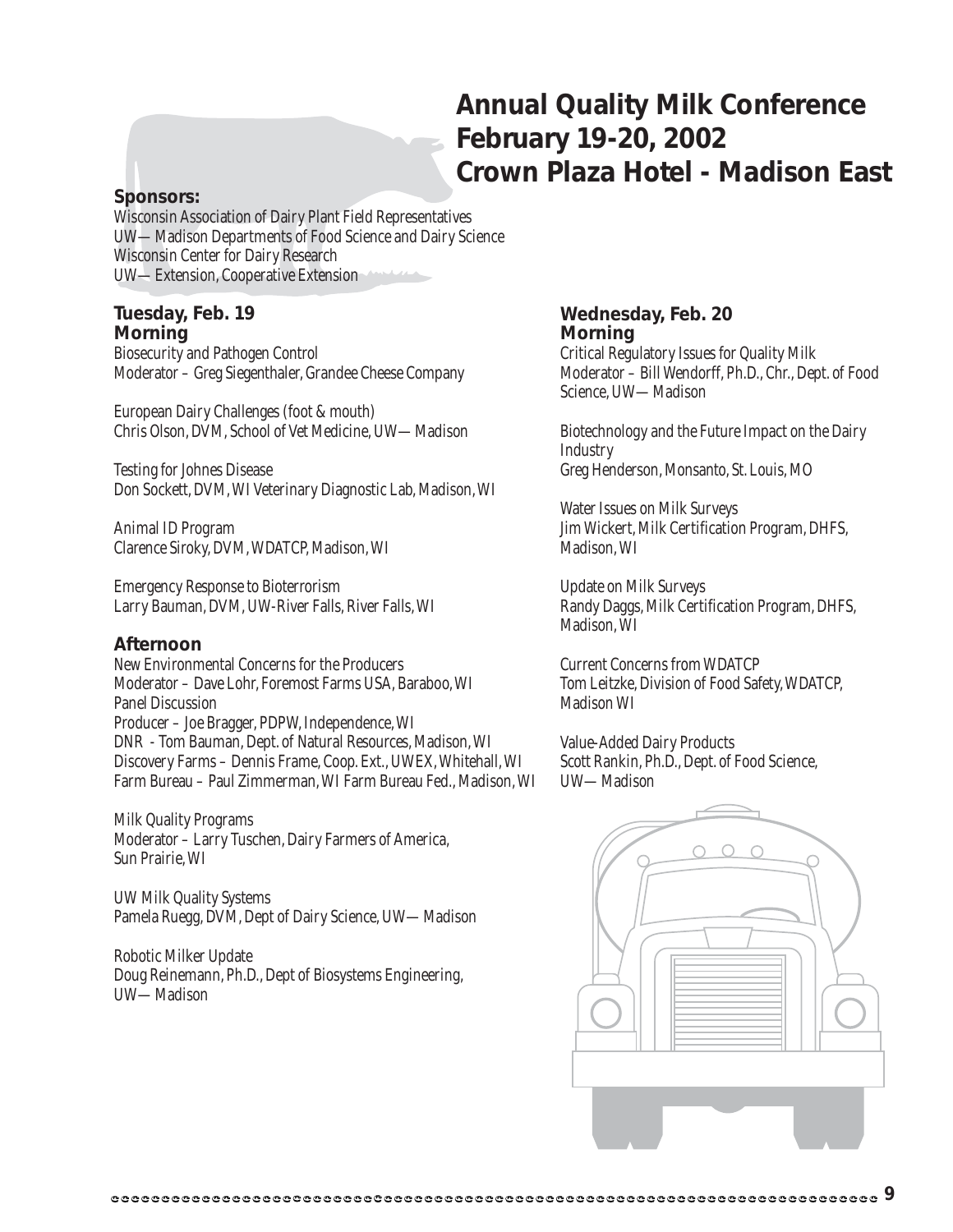## Curd Clinic

*Curd clinic doctor for this issue is KJ Burrington, coordinator of CDR's Whey Applications program*

Q. The company I work for processes whey into several different products for various food companies. One of our customers has complained about flavor variability in our whey which affects the quality and consistency of their finished product. What affects whey flavor and how do I deliver a consistent clean flavor to my customer?

A. One of the attributes that is often paid the least attention to in whey is flavor. Most manufacturers are concerned about delivering functional properties like browning, solubility, and water binding. Many manufacturers may see flavor as something they don't have a lot of control over.

Most people expect whey to have a "mild" or "bland" dairy flavor but many times they get a lot more flavors that don't fit into the description "bland". When looking for the origins of whey flavor, it is necessary to go back to the original milk used for cheesemaking. Mark Johnson, senior scientist here at CDR, notes that "Anything that flavors milk can flavor whey". As most of us know, raw milk arrives from the farm with different types and amounts of bacteria. Even though you pasteurize the milk to get rid of bacteria, the flavor has been affected. Milk also comes with it's own set of flavors based on what the cow is eating such as feed versus grass. So your whey flavor may change with the feed type. If you standardize your milk with ingredients such as nonfat dry milk, condensed milk, or other types, the quality of those ingredients will also affect the flavor of your cheese milk. So far you haven't even produced any whey and you have several variables affecting whey flavor.

One of the more well-known factors that affect whey flavor is the cheese variety that it comes from. Each cheese variety has different starter cultures, production methods, and possibly different types of rennet or other enzymes used. Starter cultures use the lactose in milk to produce lactic acid. Depending on the starter, a lot of lactic acid can be produced which all ends up in the whey, giving it an undesirably low pH and acid flavor. Up to this point in the process, the fate of the whey flavor has been in the hands of the dairy farmer and the cheese plant. Now you're ready to get the whey to the whey plant.

### **Processing variables**

Whey processing variables can put the frosting on the cake when it comes to adding flavor variability. All of the processes such as insufficient fat removal, improper storage temperatures and storage times of the liquid whey can really contribute to undesirable flavors. Fat in the whey can lead to fat oxidation and rancid flavors. Warm storage temperatures for long periods will allow bacteria to grow and produce more off-flavors. Any excessive heat treatments from pasteurization, evaporator and drying conditions can lead to cooked flavors caused by Maillard browning reactions between the lactose and proteins. Ph

"It is important for all of the operators in the plant to be aware that controlling each step of the process is the key to a consistent whey flavor.<sup>"</sup>

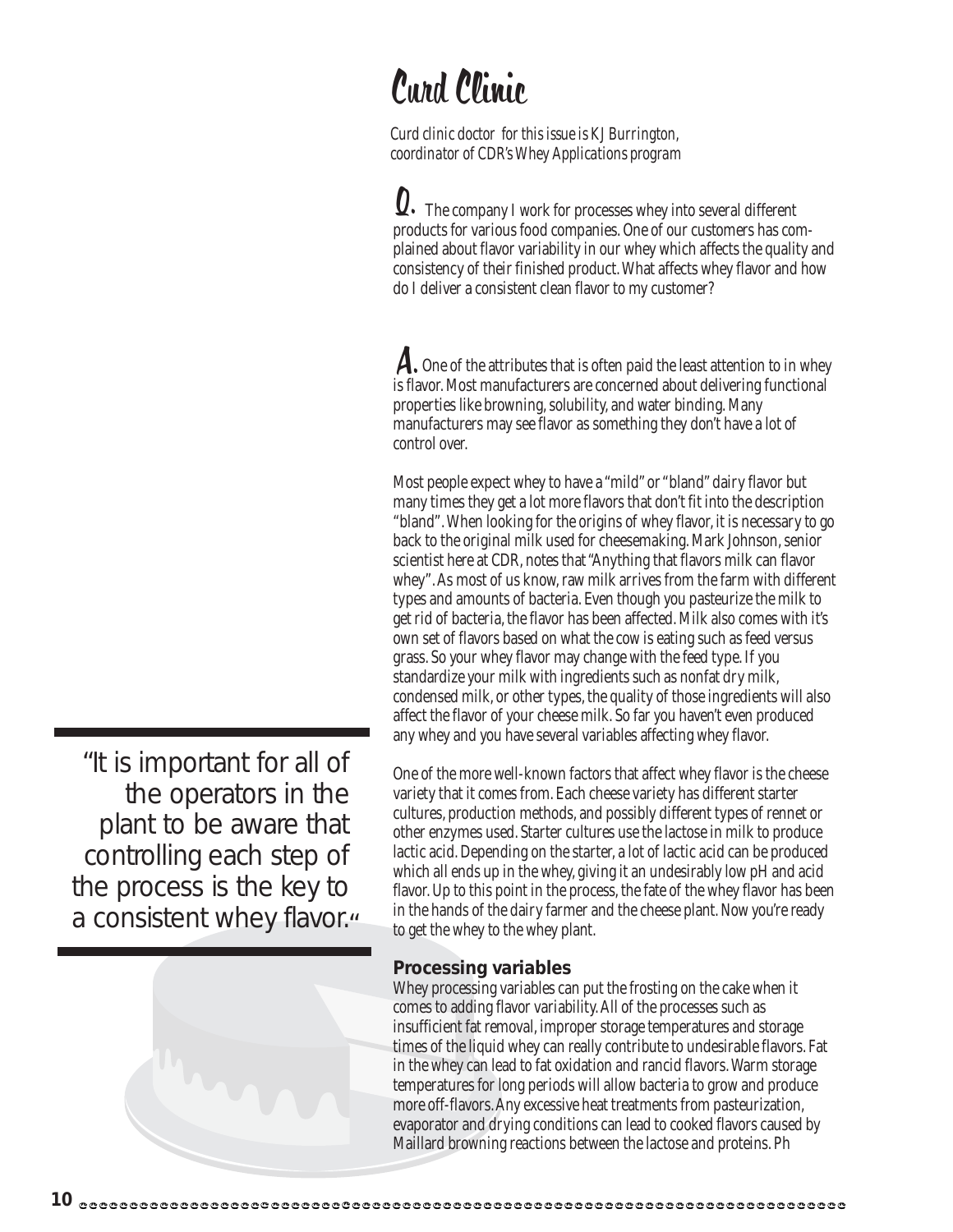adjustment of the whey to a specific level may be necessary because the pH is lower due to lactic acid from the starter. Varying amount of chemicals added to raise the pH may cause variability in whey flavor. All this and you still have to put the whey in a bag and expose it to varying storage conditions.

After it's all said and done, how can a processor ever expect to control all those variables? Many processors are aware of these variables and try to control them. It is important for all of the operators in the plant to be aware that controlling each step of the process is the key to a consistent whey flavor. The tricky part is identifying the flavors and linking them to specific variables from the milk all the way through the process to the dry whey. That is a job for the researchers.

### **Future research**

Very few research projects have investigated whey flavor. However, that is about to change. Here at the UW-Madison, Food Science Department, Dr. Scott Rankin will be evaluating whey samples to determine the effect of manufacturing variables on whey flavor. Researchers at the University of Minnesota, North Carolina State University, Oregon State University, and Ohio State University are also examining whey flavor. Stay tuned.







Please help us keep our mailing list current! Simply phone, fax or e-mail the information requested below to:

*The Dairy Pipeline* Center for Dairy Research 1605 Linden Dr. Madison, WI 53706 phone: 608/262-8015 fax: 608/262-1578

You can also choose to forgo a mailed copy and get on our e-mail subscription list which will remind you to read the Pipeline on the web. E-mail this request to hogensen@cdr.wisc.edu

| State <u>________________________</u>     |
|-------------------------------------------|
|                                           |
|                                           |
| (and mailing code)                        |
| $\Box$ CHANGE $\Box$ ADD<br>$\neg$ REMOVE |